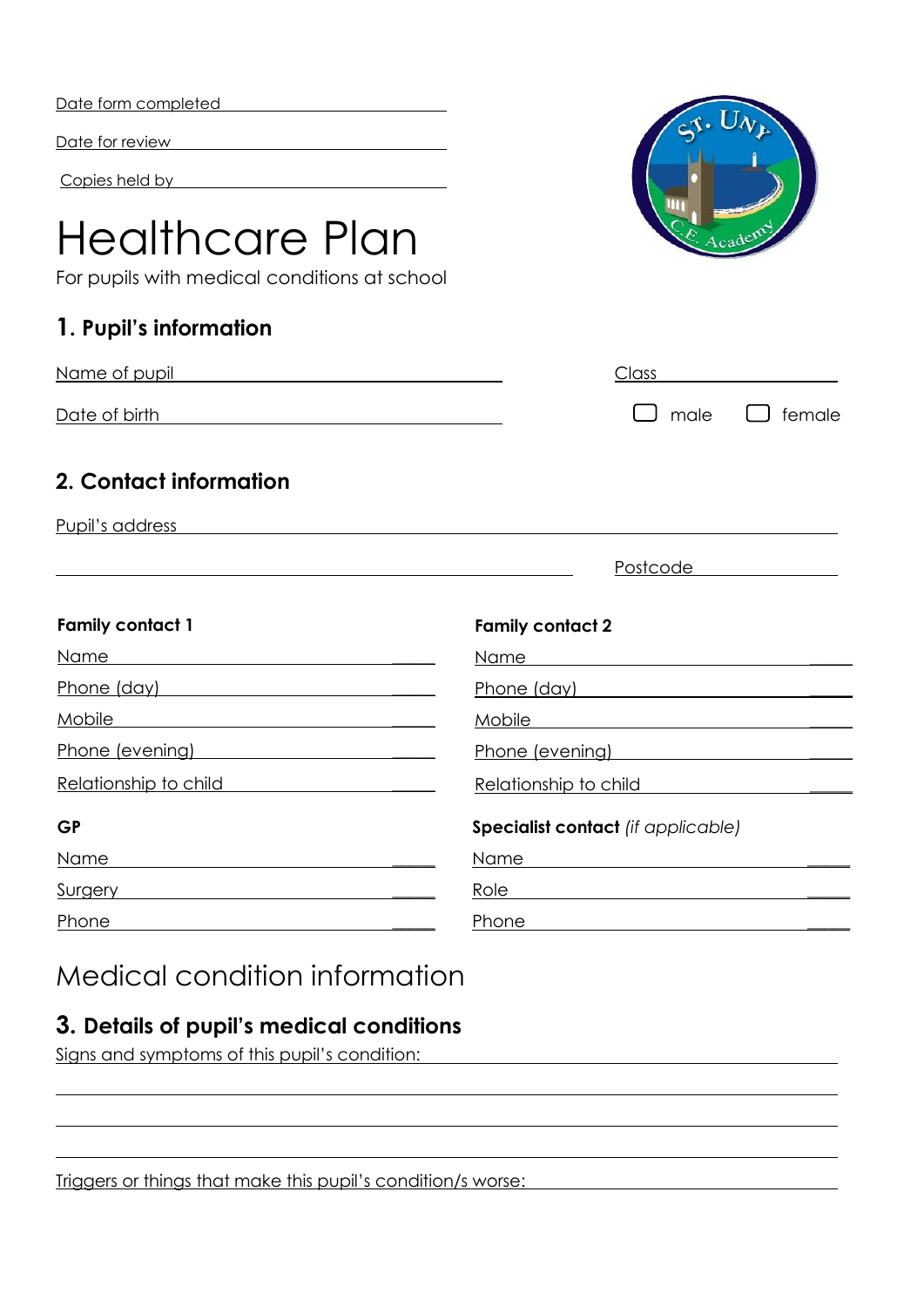## **4. Routine healthcare requirements**

(For example, dietary, therapy, nursing needs or before physical activity)

During school hours:

Outside school hours:

#### **5. What to do in an emergency**

#### **6. Regular medication taken during school hours**

| Medication 1                                | Medication 2                                |
|---------------------------------------------|---------------------------------------------|
| Name/type of medication                     | Name/type of medication                     |
| (as described on the container):            | (as described on the container):            |
| Dose and method of administration           | Dose and method of administration           |
| (the amount taken and how it                | (the amount taken and how it                |
| is taken, e.g. tablets, inhaler, injection) | is taken, e.g. tablets, inhaler, injection) |
| When it is taken (time of day)?             | When it is taken (time of day)?             |
| Are there any side effects that             | Are there any side effects that             |
| could affect this pupil at school?          | could affect this pupil at school?          |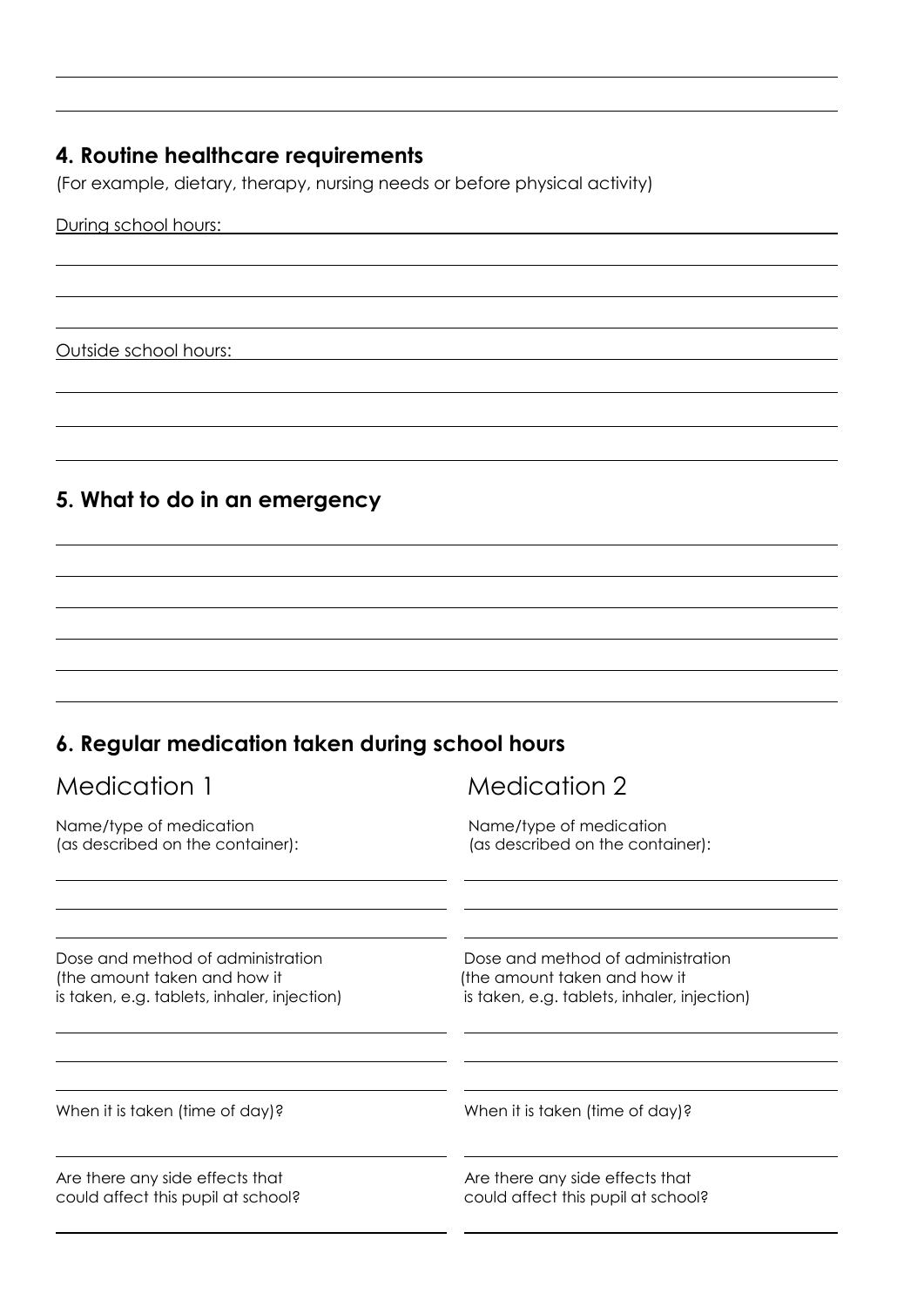| Are there are any contraindications<br>(signs when medication should not be given)?                                                 | Are there are any contraindications<br>(signs when medication should not be given)? |
|-------------------------------------------------------------------------------------------------------------------------------------|-------------------------------------------------------------------------------------|
|                                                                                                                                     |                                                                                     |
| Self-administration: can the pupil administer<br>the medication themselves?                                                         | Self-administration: can the pupil administer<br>the medication themselves?         |
| $\Box$ yes $\Box$ no $\Box$ yes, with supervision                                                                                   | $\Box$ yes $\Box$ no $\Box$ yes, with supervision                                   |
| <b>Medication expiry date</b>                                                                                                       | <b>Medication expiry date</b>                                                       |
| 7. Emergency medication                                                                                                             |                                                                                     |
| (please complete even if it is the same as regular medication)                                                                      |                                                                                     |
| Name/type of medication (as described on the container):                                                                            |                                                                                     |
|                                                                                                                                     |                                                                                     |
|                                                                                                                                     |                                                                                     |
| Describe what signs or symptoms indicate an emergency for this pupil                                                                |                                                                                     |
|                                                                                                                                     |                                                                                     |
|                                                                                                                                     |                                                                                     |
| Dose and method of administration (how the medication is taken and the amount)                                                      |                                                                                     |
|                                                                                                                                     |                                                                                     |
| Are there are any contraindications (signs when medication should not be given)?                                                    |                                                                                     |
|                                                                                                                                     |                                                                                     |
| Are there any side effects that the school needs to know about?                                                                     |                                                                                     |
|                                                                                                                                     |                                                                                     |
| Self-administration: can the pupil administer the medication themselves?<br>$\Box$ no $\Box$ yes, with supervision<br>$\bigcup$ yes |                                                                                     |
| Staff members name                                                                                                                  |                                                                                     |
| Is there any other follow-up care necessary?                                                                                        |                                                                                     |
|                                                                                                                                     |                                                                                     |

l, l,

 $\sim$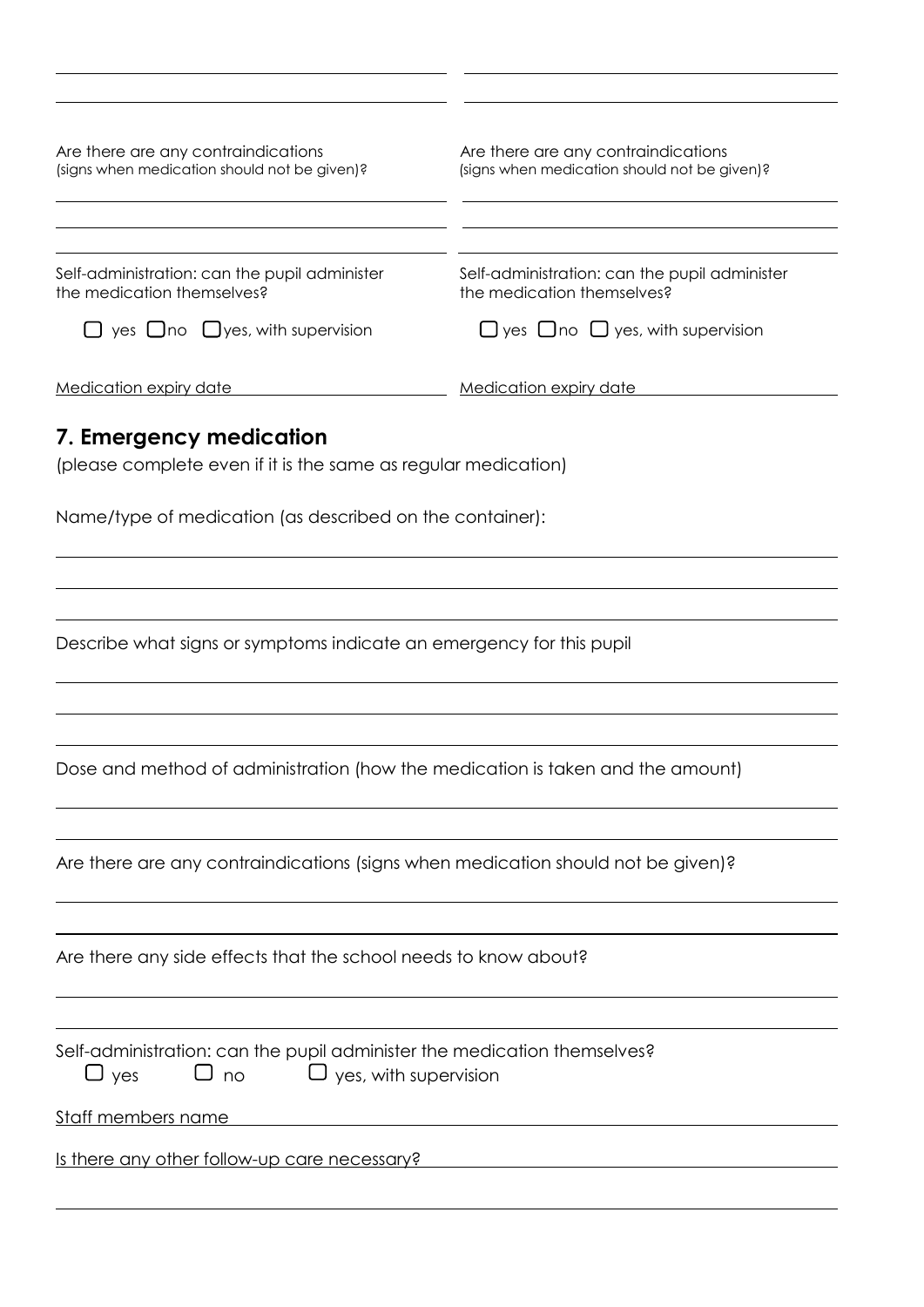Who should be notified?

 $\Box$  Parents  $\Box$  Specialist  $\Box$  GP

#### **8. Regular medication taken outside of school hours**

(for background information and to inform planning for residential trips)

Name/type of medication (as described on the container):

Are there any side effects that the school needs to know about that could affect school activities?

#### **9. Members of staff trained to administer medications for this pupil**

Regular medication

Emergency medication

#### **10. Specialist education arrangements required**

(eg activities to be avoided, special educational needs)

#### **11. Any specialist arrangements required for off-site activities**

(please note the school will send parents a separate form prior to each residential visit/off-site activity)

#### **12. Any other information relating to the pupil's healthcare in school?**